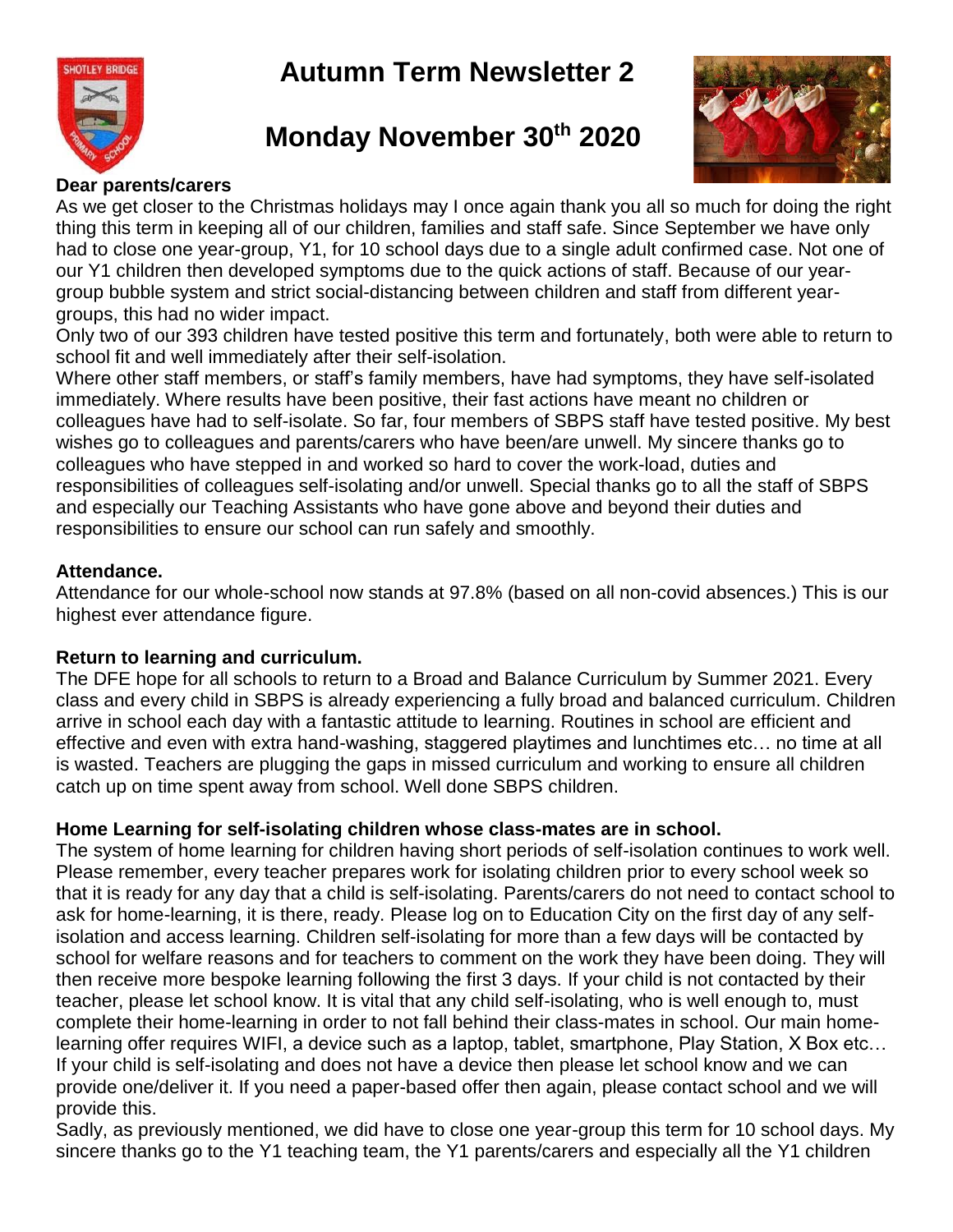who learned from home each day. It was an absolute pleasure to join the classes each morning on Teams and to see the wonderful work done by the children, uploaded to SeeSaw. All staff are now fully trained and prepared for this scenario if it has to happen again.

## **KS2 Wellies.**

The system for KS2 children to be able to use the school fields at morning and afternoon playtimes and at lunchtimes by quickly changing into their wellies is working well. Please encourage your KS2 child to do this as it greatly alleviates the pressures on space on the school yard by being able to use the huge areas of school field.

# **Charities.**

Thank you for all the donations for charities this term. You raised £508 for Children in Need and a staggering £503 for the local charity organised by the NEU teaching union that will provide presents for needy local families. The local NE Union rep was flabbergasted by the amount raised by you all and sends personal thanks.

We will not be collecting money for any further charities this term but any and all donations for our local foodbanks will be warmly received.

## **Christmas.**

Christmas in SBPS will be a little different from previous years and sadly, some things, like children exchanging cards in school, will not take place. However, there will still be lots of festive fun and children and parents/carers will still be able to enjoy school traditions. Children will still make a calendar to bring home. Children will make a card for family members. (Parents can decide how to/whether to quarantine things that come home from school.) Children can still enjoy a school Christmas lunch or bring in a Christmas packed lunch. On Christmas lunch day, children can wear a Christmas jumper **with their school uniform** and/or some tinsel? a santa hat? a Christmas headband? If they would like to. Children will still have a Christmas party where they can bring in party clothes to change into at lunchtime. SBPS Brass musicians and violinists will still perform traditional Christmas tunes, albeit recorded. Every class will still perform for parents/carers in a Christmas production, albeit recorded and not live. Children will all watch a pantomime. Children can still do Christmas giving by donating to our local food-banks. Please feel free to donate via school. We will collect, quarantine and deliver to our local food-banks before the end of term. Our children who don't celebrate Christmas will still have a lovely end of term and staff will ensure they are busy, learning and happy.

If I don't communicate again before the Christmas holiday. Thank you for your support and sensible actions and we look forward to a different? better? 2021.

Mr Bell

#### **Calendar of Events December 2020 to July 2021**

Please note some dates may change and hopefully LOTS of other dates will be added throughout the year.

| <b>Dates</b>                     | <b>Event</b>                                                                                                       |
|----------------------------------|--------------------------------------------------------------------------------------------------------------------|
| Monday December 14th             | Y2 and Y3 Christmas party afternoon.                                                                               |
| Tuesday December 15th            | Y1 and Y4 Christmas party afternoon.                                                                               |
| Wednesday December 16th          | YR and Y5 Christmas party afternoon.                                                                               |
| Thursday December 17th           | Christmas lunch/Christmas packed lunch day. Not a non-<br>uniform/party clothes day. Children can wear a Christmas |
|                                  | jumper/tinsel/antlers/Xmas headband with school uniform.                                                           |
| Thursday December 17th afternoon | Whole school watch a recorded pantomime.                                                                           |
| Friday December 18th             | Y6 Christmas party afternoon.                                                                                      |